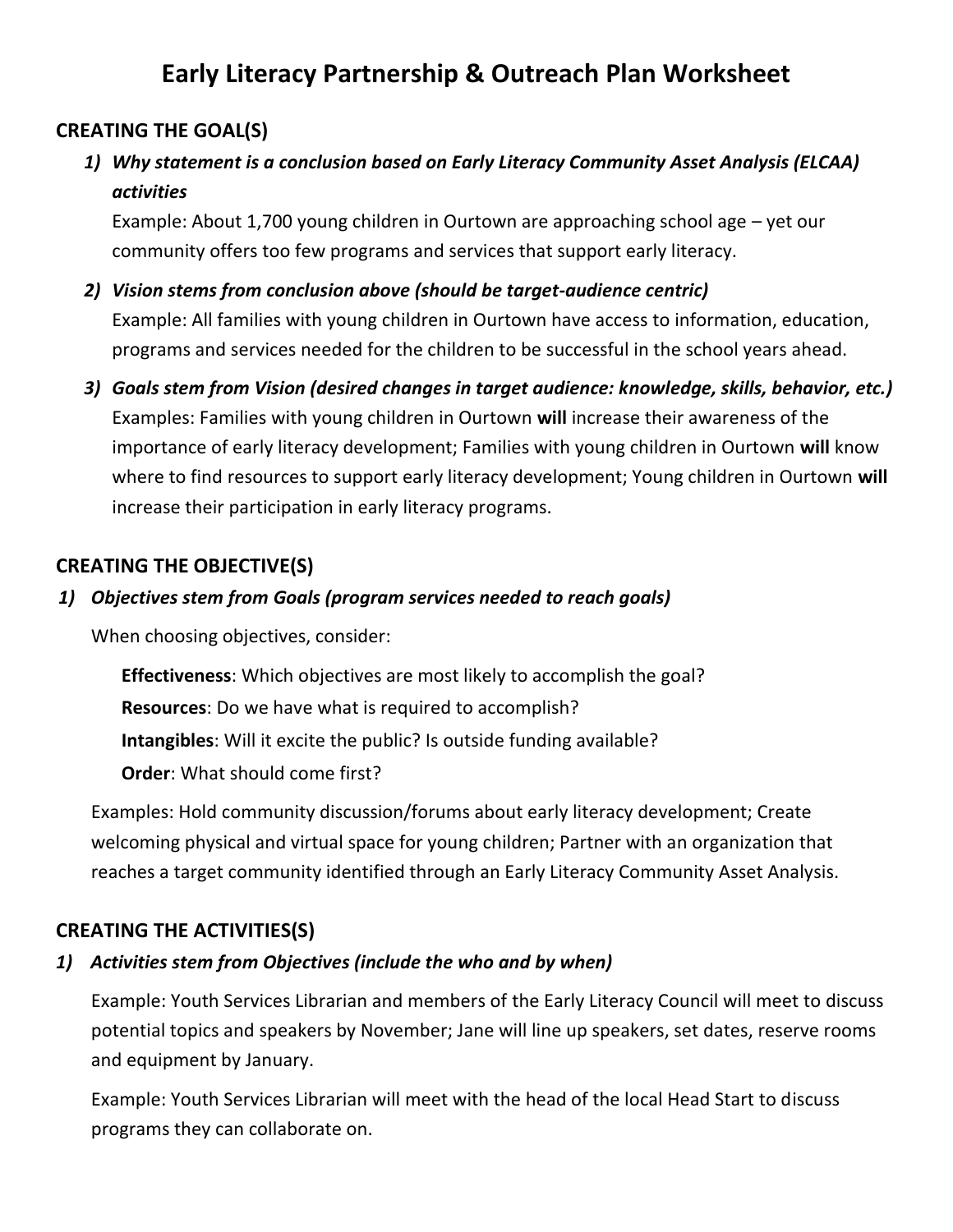#### **CREATING THE EVALUATION**

### *1) Evaluation: A process to measure if you are reaching your goals*

How have programs/services impacted the target audience? Which aspects of your programs/services are effective and which are not?

Example: A survey given to local Head Start parents asking if they have a library card.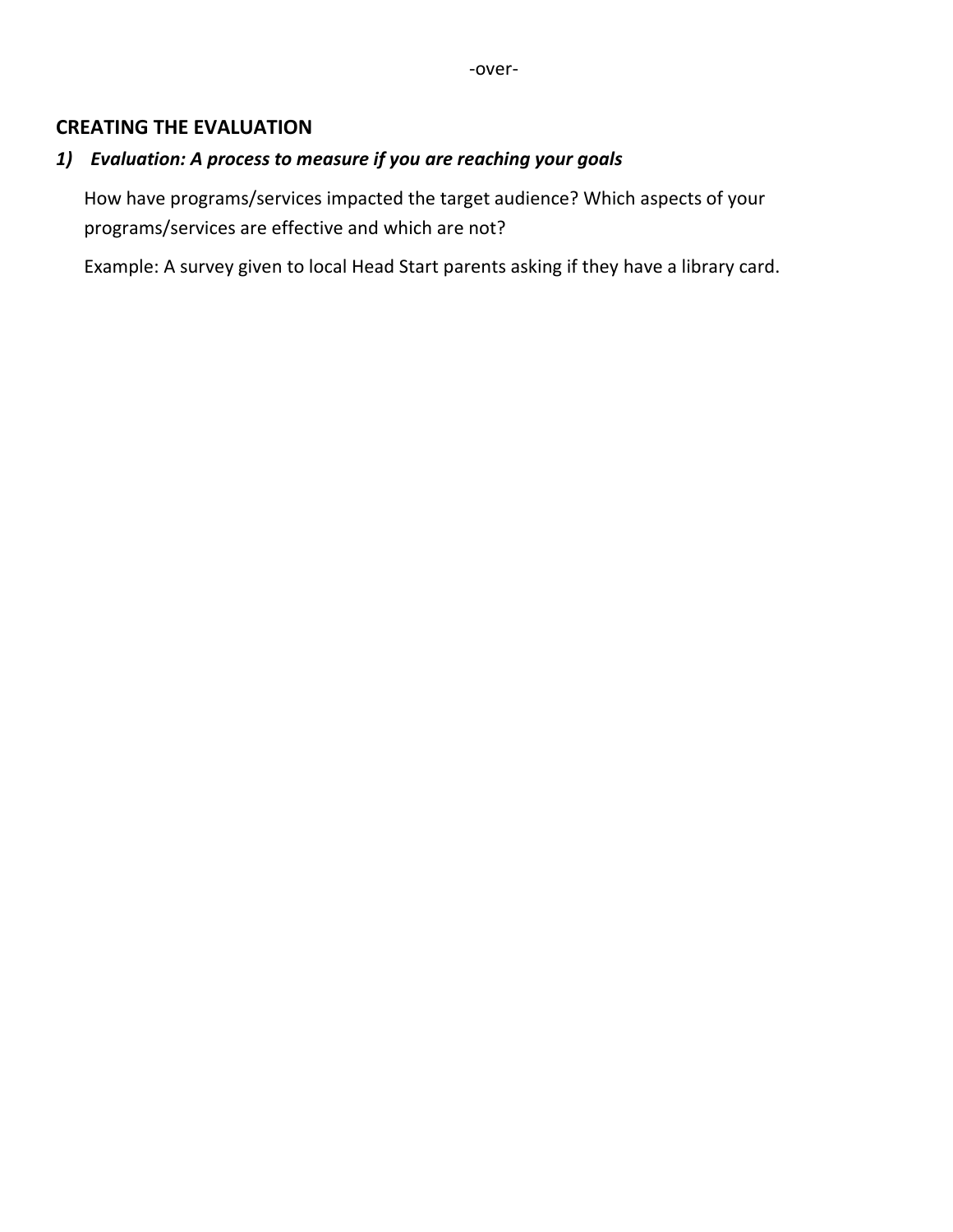# **Early Literacy Partnership & Outreach Plan**

|            | Library |
|------------|---------|
| Created by |         |

Date \_\_\_\_\_\_\_\_\_\_\_\_\_\_\_\_\_\_\_\_

*1) Why statement is a conclusion based on Early Literacy Community Asset Analysis (ELCAA) activities:*

*2) Vision stemming from conclusion above (should be target-audience centric)*

*3) Goals stemming from Vision (desired changes in target audience: knowledge, skills, behavior, etc.)*

*4) Objectives stemming from Goals (program services needed to reach goals)*

#### *5) Activities stemming from Objectives (include the who and by when)*

| <b>Activities</b> | Date | Who |
|-------------------|------|-----|
|                   |      |     |
|                   |      |     |
|                   |      |     |